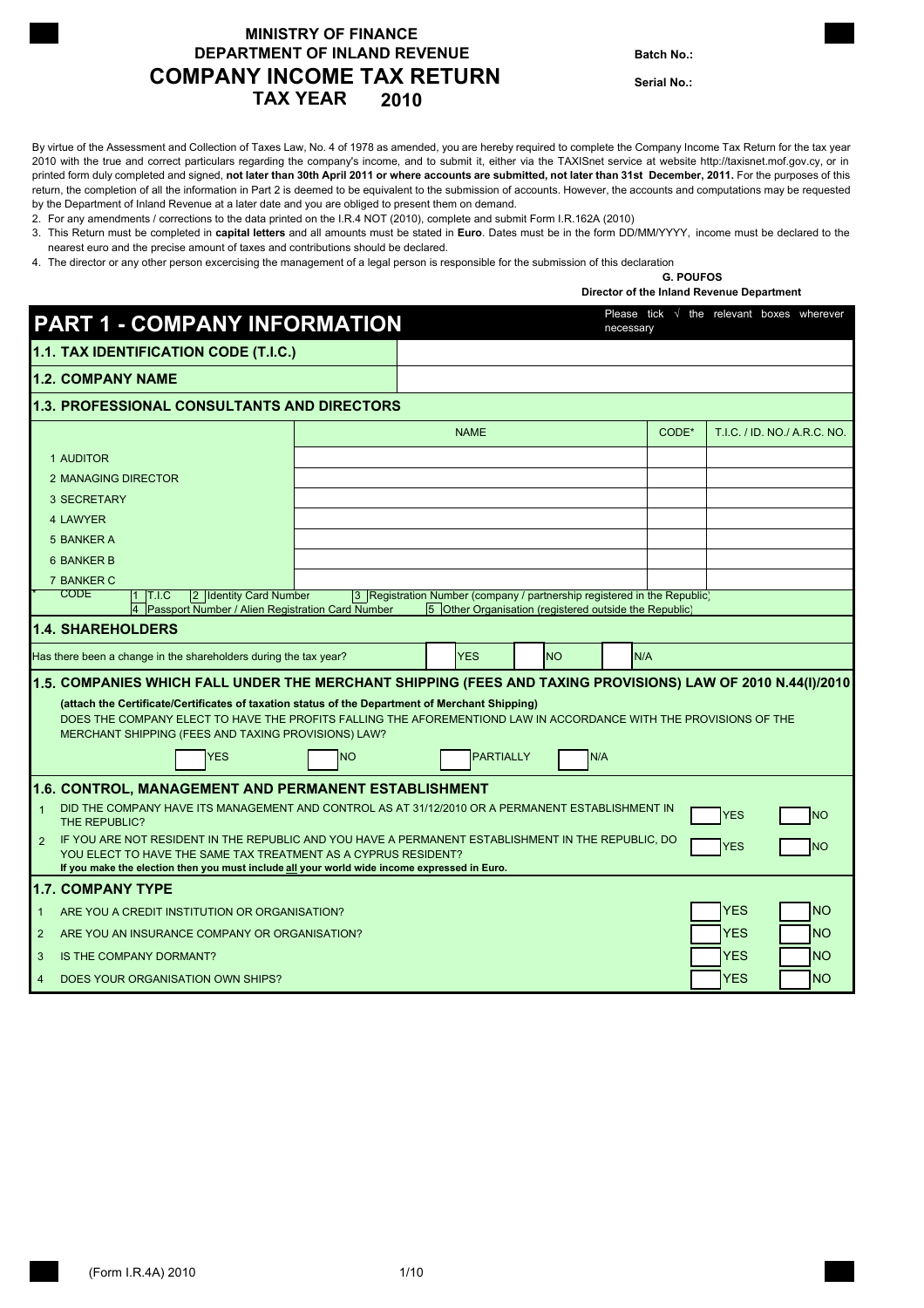T.I.C. \_\_\_\_\_\_\_\_\_\_\_\_\_\_\_\_\_\_\_\_\_\_

## **PART 2 - ACCOUNTS**

If you are in the credit business replace the balance sheet in Part 2.1, the profit and loss account in Part 2.2 and notes 3 and 9 of Part 2.3 with the information in forms I.R.4A BANK

| 2.1           | <b>BALANCE SHEET</b><br><b>NOTE</b>                                                                                                         |       | 2010€           |  |                   |                |                                     |    |                       |   | 2009€ |
|---------------|---------------------------------------------------------------------------------------------------------------------------------------------|-------|-----------------|--|-------------------|----------------|-------------------------------------|----|-----------------------|---|-------|
| Α.            | <b>Fixed assets</b>                                                                                                                         |       | Cost            |  | Revaluation       | $\overline{3}$ | Depreciation /<br><b>Diminution</b> |    | <b>Net Book Value</b> |   |       |
|               | Intangible assets                                                                                                                           |       |                 |  |                   |                |                                     |    |                       |   |       |
| H.            | Tangible assets                                                                                                                             |       |                 |  |                   |                |                                     |    |                       |   |       |
|               | 1 Immovable property                                                                                                                        | 2.3.1 |                 |  |                   |                |                                     |    |                       |   |       |
|               | 2 Other tangible assets<br><b>III</b> Financial assets                                                                                      | 2.3.2 |                 |  |                   |                |                                     |    |                       |   |       |
|               | 1 Shares in affiliated undertakings                                                                                                         |       |                 |  |                   |                |                                     |    |                       |   |       |
|               | 2 Participating Interests                                                                                                                   |       |                 |  |                   |                |                                     |    |                       |   |       |
|               | 3 Investments held as fixed assets                                                                                                          |       |                 |  |                   |                |                                     |    |                       |   |       |
|               | IV Other fixed assets of an investment nature                                                                                               |       |                 |  |                   |                |                                     |    |                       |   |       |
| В.            | Other assets: Short and long term                                                                                                           |       |                 |  |                   |                |                                     |    |                       |   |       |
|               | 1. Stocks                                                                                                                                   |       |                 |  |                   |                | 2.3.3 and 2.3.9                     |    |                       |   |       |
| $\mathbf{II}$ | 2. Provision for loss of value of stocks<br><b>Debtors</b>                                                                                  |       |                 |  | Within one year   |                | 2.3.3 and 2.3.9<br>After one year   |    | <b>Total</b>          |   |       |
|               | 1 Trade debtors                                                                                                                             |       |                 |  |                   |                |                                     |    |                       |   |       |
|               | 2 Provision for bad debts                                                                                                                   |       |                 |  |                   |                |                                     |    |                       |   |       |
|               | 3                                                                                                                                           |       | 2.3.4           |  |                   |                |                                     |    |                       |   |       |
|               | Loans to affiliated undertakings and amounts owed by undertakings<br>with which the company is linked by virtue of participating interests: |       | and<br>2.3.5    |  |                   |                |                                     |    |                       |   |       |
|               | a) for which market conditions are in force                                                                                                 |       |                 |  |                   |                |                                     |    |                       |   |       |
|               | b) for which market conditions ARE NOT in force                                                                                             |       |                 |  |                   |                |                                     |    |                       |   |       |
|               | 4 Other Loans                                                                                                                               |       | 2.3.6 and 2.3.7 |  |                   |                |                                     |    |                       |   |       |
|               | 5 Prepayments and accrued income                                                                                                            |       |                 |  |                   |                |                                     |    |                       |   |       |
|               | III Investments                                                                                                                             |       |                 |  |                   |                | 2.3.2                               |    |                       |   |       |
|               | 1 Shares in affiliated undertakings                                                                                                         |       |                 |  |                   |                |                                     |    |                       |   |       |
|               | 2 Other investments<br>IV Cash at bank and in hand                                                                                          |       |                 |  |                   |                |                                     |    |                       |   |       |
|               | 1 Cash in hand                                                                                                                              |       |                 |  |                   |                |                                     |    |                       |   |       |
|               | 2 Cash at bank                                                                                                                              |       |                 |  |                   |                |                                     |    |                       |   |       |
| С.            | <b>Creditors: Short and long term liabilities</b>                                                                                           |       |                 |  | ± Within one year | l±.            | More than a year                    | L. | Total                 | Ŧ |       |
|               | 1 Debenture loans                                                                                                                           |       |                 |  |                   |                |                                     |    |                       |   |       |
|               | 2 Convertible debenture loans<br>3 Amounts owed to credit and other institutions (e.g. loans from government funds<br>$etc.$ )              |       |                 |  |                   |                |                                     |    |                       |   |       |
|               | 4 Trade creditors                                                                                                                           |       |                 |  |                   |                |                                     |    |                       |   |       |
|               | 5 Bills of exchange                                                                                                                         |       |                 |  |                   |                |                                     |    |                       |   |       |
|               | 6 Amounts owed to undertakings with which the company is                                                                                    |       |                 |  |                   |                |                                     |    |                       |   |       |
|               | linked by virtue of participating interest                                                                                                  |       | 2.3.4 and 2.3.5 |  |                   |                |                                     |    |                       |   |       |
|               | 7 Provisions for pensions and similar obligations                                                                                           |       |                 |  |                   |                |                                     |    |                       |   |       |
|               | 8 Provision for taxes owed to I.R.D.                                                                                                        |       |                 |  |                   |                |                                     |    |                       |   |       |
|               | 9 Other creditors including other taxes and social security                                                                                 |       | 2.3.6 and 2.3.7 |  |                   |                |                                     |    |                       |   |       |
|               | 10 Other provisions                                                                                                                         |       |                 |  |                   |                |                                     |    |                       |   |       |
|               | 11 Accruals and deferred Income                                                                                                             |       |                 |  |                   |                |                                     |    |                       |   |       |
| D.            | <b>Net Assets / (Liabilities)</b><br><b>E. Capital and Reserves</b>                                                                         |       |                 |  |                   |                |                                     |    | 2010                  | Ŧ | 2009  |
|               | <b>Issued capital</b>                                                                                                                       |       |                 |  |                   |                |                                     |    |                       |   |       |
|               | Il Unpaid share capital                                                                                                                     |       |                 |  |                   |                |                                     |    |                       |   |       |
|               | III Own shares                                                                                                                              |       |                 |  |                   |                |                                     |    |                       |   |       |
|               | IV Share premium account                                                                                                                    |       |                 |  |                   |                |                                     |    |                       |   |       |
|               | V Revaluation reserve                                                                                                                       |       |                 |  |                   |                |                                     |    |                       |   |       |
|               | <b>VI Reserves</b>                                                                                                                          |       |                 |  |                   |                |                                     |    |                       |   |       |
|               | <sup>1</sup> Legal reserve required by any law                                                                                              |       |                 |  |                   |                |                                     |    |                       |   |       |
|               | 2 Reserve for own shares                                                                                                                    |       |                 |  |                   |                |                                     |    |                       |   |       |
|               | 3 Reserve provided for by the articles of association                                                                                       |       |                 |  |                   |                |                                     |    |                       |   |       |
|               | 4 Other reserves                                                                                                                            |       |                 |  |                   |                |                                     |    |                       |   |       |
|               | 5 Profit and loss reserve                                                                                                                   |       |                 |  |                   |                |                                     |    |                       |   |       |
|               | 6 Exchange difference from the retranslation of opening balances                                                                            |       |                 |  |                   |                | 2.3.17                              |    |                       |   |       |
|               | VII Exchange difference of permanent establishment or branch overseas                                                                       |       |                 |  |                   |                |                                     |    |                       |   |       |
|               | Net Liabilities / (Assets)                                                                                                                  |       |                 |  |                   |                |                                     |    |                       |   |       |
|               | I.R.4A 2010                                                                                                                                 |       | 2/10            |  |                   |                |                                     |    |                       |   |       |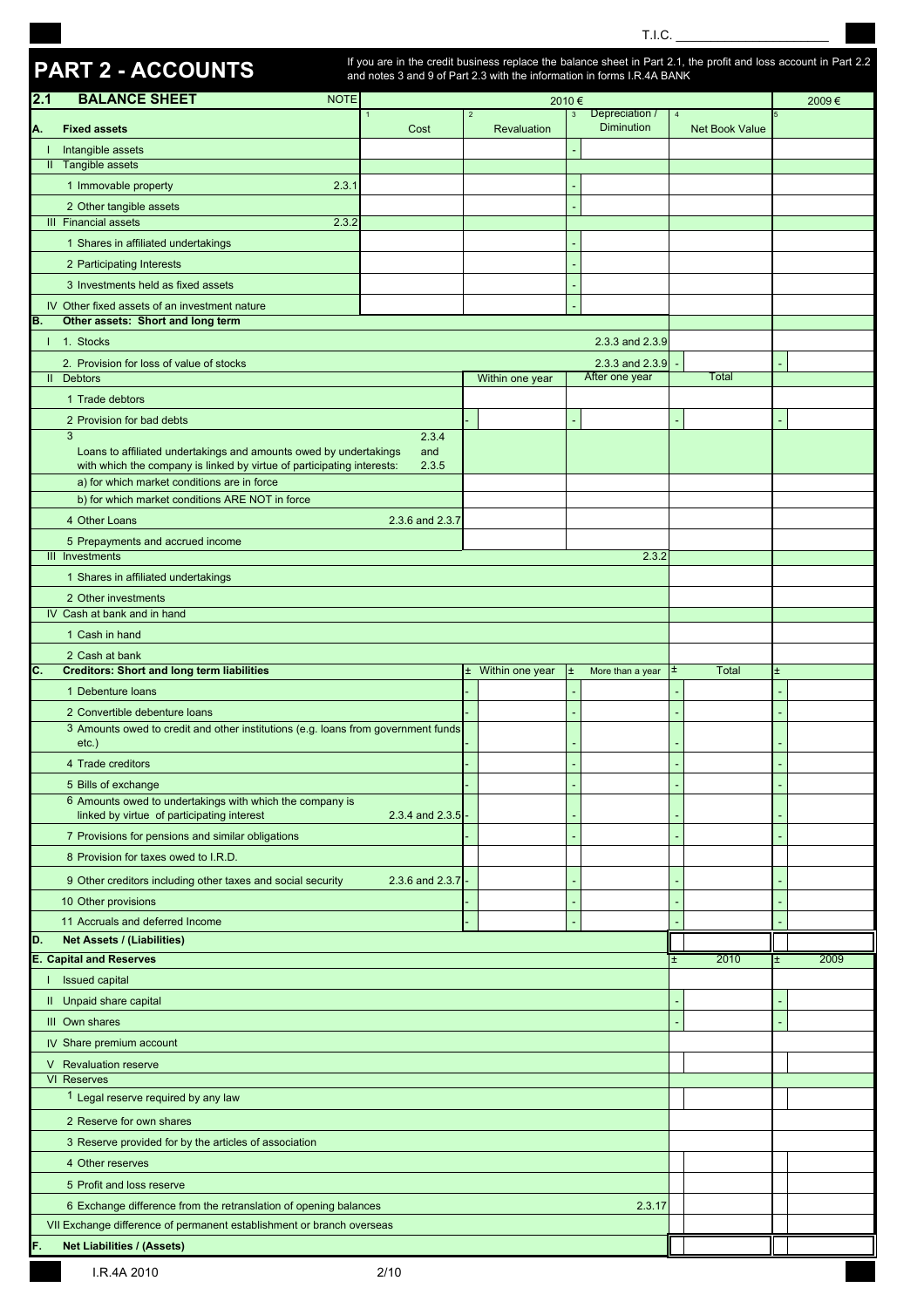|                                                                                                                                                   |                                                       |                |                      |                                               |  |                               |             |           | T.I.C.     |   |      |
|---------------------------------------------------------------------------------------------------------------------------------------------------|-------------------------------------------------------|----------------|----------------------|-----------------------------------------------|--|-------------------------------|-------------|-----------|------------|---|------|
| 2.2 PROFIT AND LOSS                                                                                                                               |                                                       |                |                      |                                               |  |                               | <b>NOTE</b> | $\pm$     | 2010       |   | 2009 |
| 1 Turnover (net of discounts)                                                                                                                     |                                                       |                |                      |                                               |  |                               |             |           |            |   |      |
| 2 Commissions                                                                                                                                     |                                                       |                |                      |                                               |  |                               |             |           |            |   |      |
| 3 Cost of sales                                                                                                                                   |                                                       |                |                      |                                               |  |                               | 2.3.9       |           |            |   |      |
| 4 Gross profit or loss                                                                                                                            | (2.2.1 less 2.2.2 less 2.2.3)                         |                |                      |                                               |  |                               |             |           |            |   |      |
| 5 Dividends receivable (gross)                                                                                                                    |                                                       |                |                      |                                               |  |                               |             |           |            |   |      |
| 6 Interest receivable                                                                                                                             |                                                       |                |                      |                                               |  |                               |             |           |            |   |      |
| 7 Rents                                                                                                                                           | Gross                                                 | $\overline{2}$ |                      | Property expenses                             |  | Depreciation                  | 2.3.10      |           |            |   |      |
| 2010                                                                                                                                              | $\ddot{}$                                             |                |                      |                                               |  |                               |             |           |            |   |      |
| 2009                                                                                                                                              | $+$                                                   |                |                      |                                               |  |                               |             |           |            |   |      |
| 8 Gross royalties                                                                                                                                 |                                                       |                |                      |                                               |  |                               |             |           |            |   |      |
| 9 Share of profit / loss from partnership or other undertaking                                                                                    |                                                       |                |                      |                                               |  |                               | 2.3.11      |           |            |   |      |
| 10 Other operating income                                                                                                                         |                                                       |                |                      |                                               |  |                               |             |           |            |   |      |
| 11 Other income (including extraordinary items)                                                                                                   |                                                       |                |                      |                                               |  |                               |             |           |            |   |      |
| 12 Total income<br>(Cast lines 2.2.4 to 2.2.11 for each year)                                                                                     |                                                       |                |                      |                                               |  |                               |             |           |            |   |      |
| <b>Expenses</b>                                                                                                                                   |                                                       |                | COLUMNS 1 + 2        |                                               |  |                               |             |           |            |   |      |
| 13 Salaries and staff costs                                                                                                                       |                                                       |                | <b>Distribution</b>  |                                               |  | Administration                | 2.3.12      |           |            |   |      |
| 14 Travelling - local                                                                                                                             |                                                       |                |                      |                                               |  |                               |             |           |            |   |      |
| 15 Travelling - overseas                                                                                                                          |                                                       |                |                      |                                               |  |                               |             |           |            |   |      |
| 16 Motor vehicle                                                                                                                                  |                                                       |                |                      |                                               |  |                               |             |           |            |   |      |
| 17 Repairs and maintenance                                                                                                                        |                                                       |                |                      |                                               |  |                               |             |           |            |   |      |
| 18 Rents                                                                                                                                          |                                                       |                |                      |                                               |  |                               |             |           |            |   |      |
| 19 Subscription and donation                                                                                                                      |                                                       |                |                      |                                               |  |                               |             |           |            |   |      |
| 20 Entertainment of any type                                                                                                                      |                                                       |                |                      |                                               |  |                               |             |           |            |   |      |
| 21 Depreciation                                                                                                                                   |                                                       |                |                      |                                               |  |                               |             |           |            |   |      |
| 22 Accounting, auditing and legal                                                                                                                 |                                                       |                |                      |                                               |  |                               |             |           |            |   |      |
| 23 Other                                                                                                                                          |                                                       |                |                      |                                               |  |                               |             |           |            |   |      |
| 24 Bad Debts - specific provision                                                                                                                 |                                                       |                |                      |                                               |  |                               |             |           |            |   |      |
|                                                                                                                                                   |                                                       |                |                      |                                               |  | (Credit)                      |             | $\ddot{}$ |            |   |      |
| 25 Bad Debts - general provision                                                                                                                  |                                                       |                |                      |                                               |  | <b>Debit</b>                  |             |           |            |   |      |
|                                                                                                                                                   |                                                       |                |                      |                                               |  | (Credit)                      |             |           |            |   |      |
| 26 Other (including extraordinary items)                                                                                                          |                                                       |                |                      |                                               |  |                               |             |           |            |   |      |
| 27 Profit / loss from the disposal or revaluation of fixed assets                                                                                 |                                                       |                |                      |                                               |  |                               |             |           |            |   |      |
| 28 Profit / loss from the disposal or revaluation of investments                                                                                  |                                                       |                |                      |                                               |  |                               |             |           |            |   |      |
| 29 Research and development costs/expenses                                                                                                        |                                                       |                |                      |                                               |  |                               |             |           |            |   |      |
| <b>Finance expenses</b>                                                                                                                           |                                                       |                |                      |                                               |  |                               |             |           |            |   |      |
| 30 Bank charges<br>$\overline{2}$                                                                                                                 |                                                       |                |                      |                                               |  | 5                             |             |           |            |   |      |
| $31$ Inte-<br>Overdraft<br>rest                                                                                                                   | Loans                                                 |                | <b>Hire Purchase</b> | <b>Debentures</b>                             |  | Other                         |             |           |            |   |      |
| 2010                                                                                                                                              |                                                       |                |                      |                                               |  |                               |             |           |            |   |      |
| 2009                                                                                                                                              |                                                       |                |                      |                                               |  |                               |             |           |            |   |      |
|                                                                                                                                                   | <sup>1</sup> fixed assets that do not                 |                |                      | $2$ fixed assets that qualify for             |  | $3$ transactions of a current |             |           |            |   |      |
| Foreign exchange differences<br>32 Unrealised                                                                                                     | qualify for Cap. All.                                 |                |                      | Cap. All                                      |  | nature                        |             |           |            |   |      |
| 33 Realised                                                                                                                                       |                                                       |                |                      |                                               |  |                               |             |           |            |   |      |
| 34 Net Profit / loss from operations                                                                                                              |                                                       |                |                      | (2.2.12 less total of lines 2.2.13 to 2.2.33) |  |                               |             |           |            |   |      |
|                                                                                                                                                   |                                                       |                |                      |                                               |  |                               |             |           |            |   |      |
| 35 Tax on profit or loss from ordinary activities, current and previous years.<br>36 Other taxes (including overseas taxes and deferred taxation) |                                                       |                |                      |                                               |  |                               |             |           |            |   |      |
| 37 Profit / loss for year                                                                                                                         | (Add or subtract lines 2.2.34 to 2.2.36 accordingly.) |                |                      |                                               |  |                               |             |           |            |   |      |
| 38 Transfer to legal reserve required by any law                                                                                                  |                                                       |                |                      |                                               |  |                               |             |           |            |   |      |
| 39 Profit / loss after the transfer to legal reserve required by any law.                                                                         |                                                       |                |                      |                                               |  |                               |             |           |            |   |      |
| (2.2.37 less 2.2.38)                                                                                                                              |                                                       |                |                      |                                               |  |                               |             |           |            |   |      |
| Distribution of profits and (losses) for the year                                                                                                 |                                                       |                |                      |                                               |  |                               |             |           | Ŧ.<br>2010 | Ŧ | 2009 |
| 40 Dividends paid / proposed.                                                                                                                     |                                                       |                |                      |                                               |  |                               | 2.3.14      |           |            |   |      |
| 41 Transfer to capital reserve                                                                                                                    |                                                       |                |                      |                                               |  |                               |             |           |            |   |      |
| 42 Transfer to profit and loss reserve                                                                                                            |                                                       |                |                      |                                               |  |                               |             |           |            |   |      |
| 43 Transfer to other reserve                                                                                                                      |                                                       |                |                      |                                               |  |                               |             |           |            |   |      |
| 44 Profit / loss of the year (Add or Subtractlines 2.2.40 to 2.2.43 accordingly).                                                                 |                                                       |                |                      |                                               |  |                               |             |           |            |   |      |

 $\overline{\phantom{a}}$ 

 $\overline{\phantom{a}}$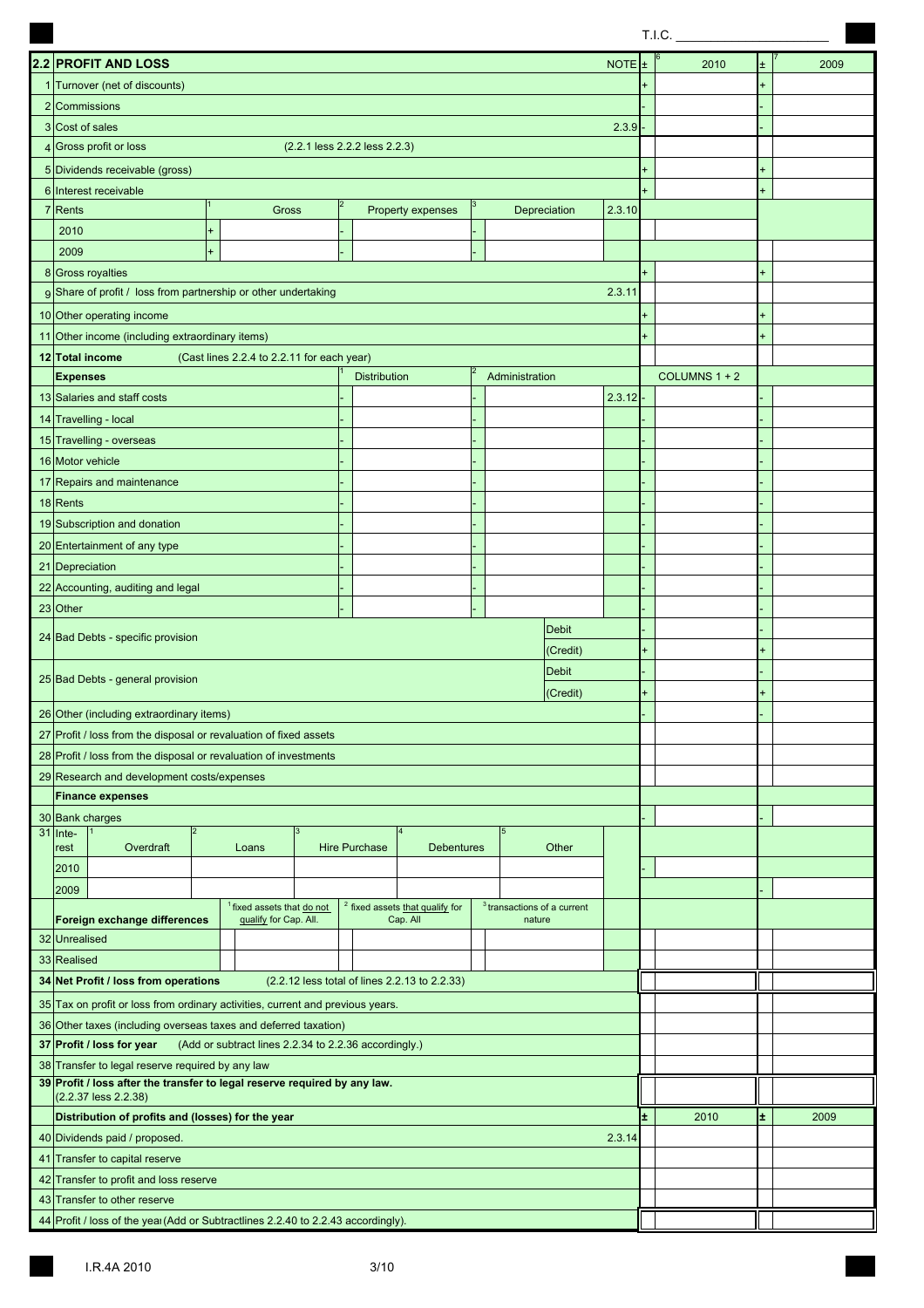|                                                                                          |                                                                                                                                                                 |                   |              |      |           |            | T.I.C.              |              |                          |                          |
|------------------------------------------------------------------------------------------|-----------------------------------------------------------------------------------------------------------------------------------------------------------------|-------------------|--------------|------|-----------|------------|---------------------|--------------|--------------------------|--------------------------|
| 2.3                                                                                      | <b>NOTES TO THE ACCOUNTS</b><br>(Notes 1 to 9, 12 and 17 relate to the accounting year. Notes 10 and 13 to 16 relate to the tax year. Note 11 relates to both)  |                   |              |      |           |            |                     |              |                          | Tick wherever necessary  |
| 2.3.1                                                                                    | IMMOVABLE PROPERTY IN THE REPUBLIC INCLUDED IN THE COMPANY'S ASSETS                                                                                             |                   |              |      |           |            |                     |              |                          |                          |
|                                                                                          | (LAND, BUILDINGS AND LEASES)                                                                                                                                    |                   |              |      |           |            |                     |              |                          |                          |
|                                                                                          |                                                                                                                                                                 |                   |              |      |           | 2010       |                     |              | 2009                     |                          |
| Cost                                                                                     | at beginning of year                                                                                                                                            |                   |              |      |           |            |                     |              |                          |                          |
|                                                                                          | $\overline{2}$<br>additions                                                                                                                                     |                   |              |      |           |            |                     |              |                          |                          |
|                                                                                          | 3<br>deductions                                                                                                                                                 |                   |              |      |           |            |                     |              |                          |                          |
|                                                                                          | at end of year                                                                                                                                                  |                   |              |      |           |            |                     |              |                          |                          |
| <sup>5</sup> Sales Proceeds                                                              | in the case of disposals                                                                                                                                        |                   |              |      |           |            |                     |              |                          |                          |
| 6<br>Titles of<br>ownership:                                                             | Is there any immovable property in the accounts that is registered in the name of the<br>directors, shareholders or related and connected companies or persons? |                   |              |      |           | <b>YES</b> | <b>NO</b>           |              | <b>YES</b>               | <b>NO</b>                |
| 2.3.2                                                                                    | SHARES IN CYPRUS PRIVATE COMPANIES INCLUDED IN THE COMPANY'S ASSETS                                                                                             |                   |              |      |           | 2010       |                     |              | 2009                     |                          |
| Cost                                                                                     | at beginning of year                                                                                                                                            |                   |              |      |           |            |                     |              |                          |                          |
|                                                                                          | $\overline{2}$<br>additions                                                                                                                                     |                   |              |      |           |            |                     |              |                          |                          |
|                                                                                          | 3<br>deductions                                                                                                                                                 |                   |              |      |           |            |                     |              |                          |                          |
|                                                                                          | at end of year                                                                                                                                                  |                   |              |      |           |            |                     |              |                          |                          |
| 5<br><b>Sales Proceeds</b>                                                               | in the case of disposals                                                                                                                                        |                   |              |      |           |            |                     |              |                          |                          |
| $6\phantom{1}$<br>Titles of                                                              | Are there any shares in the accounts that are registered in the name of the directors,                                                                          |                   |              |      |           | <b>YES</b> | <b>NO</b>           |              | <b>YES</b>               | <b>NO</b>                |
| ownership:                                                                               | shareholders or related and connected companies or persons?                                                                                                     |                   |              |      |           |            |                     |              |                          |                          |
| <b>Stock Valuation Method</b>                                                            | First in first out<br>Do you use lower of cost and net realizable value?<br>$4$ Is there a change in the method used from the previous year?                    | Last in first out |              |      |           |            | <b>Average Cost</b> |              | <b>YES</b><br><b>YES</b> | Other<br><b>NO</b><br>NΟ |
| 2.3.4                                                                                    | BALANCES WITH GROUP COMPANIES (as defined in section 13(8)(b-d))                                                                                                |                   |              |      |           |            |                     |              |                          |                          |
|                                                                                          |                                                                                                                                                                 |                   | <b>Debit</b> | 2010 |           | Credit     |                     | <b>Debit</b> | 2009                     | Credit                   |
| <sup>1</sup> Balance at beginning of year                                                |                                                                                                                                                                 |                   |              |      |           |            |                     |              |                          |                          |
| <sup>2</sup> Withdrawals / Deposits of cash                                              |                                                                                                                                                                 |                   |              |      |           |            |                     |              |                          |                          |
|                                                                                          | Amounts included in the company's Turnover (Dr) and Cost of sales (Cr)                                                                                          |                   |              |      |           |            |                     |              |                          |                          |
|                                                                                          | Other charges from (Dr) and to (Cr) the company from and to its related<br>undertakings (6) (including the transfer of assets)                                  |                   |              |      |           |            |                     |              |                          |                          |
| <sup>5</sup> Balance at end of year                                                      |                                                                                                                                                                 |                   |              |      |           |            |                     |              |                          |                          |
| 6<br>and loss included in other charges                                                  | Interest receivable (Dr) and payable (Cr) which was recognised in the profit                                                                                    |                   |              |      |           |            |                     |              |                          |                          |
| $\overline{7}$                                                                           | Are all sales, purchases and other charges at market price?                                                                                                     |                   | <b>YES</b>   |      | <b>NO</b> |            |                     | <b>YES</b>   | <b>NO</b>                |                          |
| 2.3.5                                                                                    | <b>BALANCES WITH OTHER RELATED, SUBSIDIARY AND OTHER UNDERTAKINGS</b>                                                                                           |                   |              |      |           |            |                     |              |                          |                          |
|                                                                                          |                                                                                                                                                                 |                   |              | 2010 |           |            |                     |              | 2009                     |                          |
|                                                                                          |                                                                                                                                                                 |                   | <b>Debit</b> |      |           | Credit     |                     | <b>Debit</b> |                          | Credit                   |
| <sup>1</sup> Balance at beginning of year<br><sup>2</sup> Withdrawals / Deposits of Cash |                                                                                                                                                                 |                   |              |      |           |            |                     |              |                          |                          |
| $\mathbf{3}$                                                                             | Amounts included in the company's Turnover (Dr) and Cost of sales (Cr)                                                                                          |                   |              |      |           |            |                     |              |                          |                          |
|                                                                                          | Other charges from (Dr) and to (Cr) the company from and to its related<br>undertakings <sup>(6)</sup> (including the transfer of assets)                       |                   |              |      |           |            |                     |              |                          |                          |
| <sup>5</sup> Balance at end of year                                                      |                                                                                                                                                                 |                   |              |      |           |            |                     |              |                          |                          |
| 6                                                                                        | Interest receivable (Dr) and payable (Cr) which was recognised in the profit<br>and loss included in other charges                                              |                   |              |      |           |            |                     |              |                          |                          |
|                                                                                          | Are all sales, purchases and other charges at market price?                                                                                                     |                   | <b>YES</b>   |      | <b>NO</b> |            |                     | <b>YES</b>   | <b>NO</b>                |                          |

i  $\blacksquare$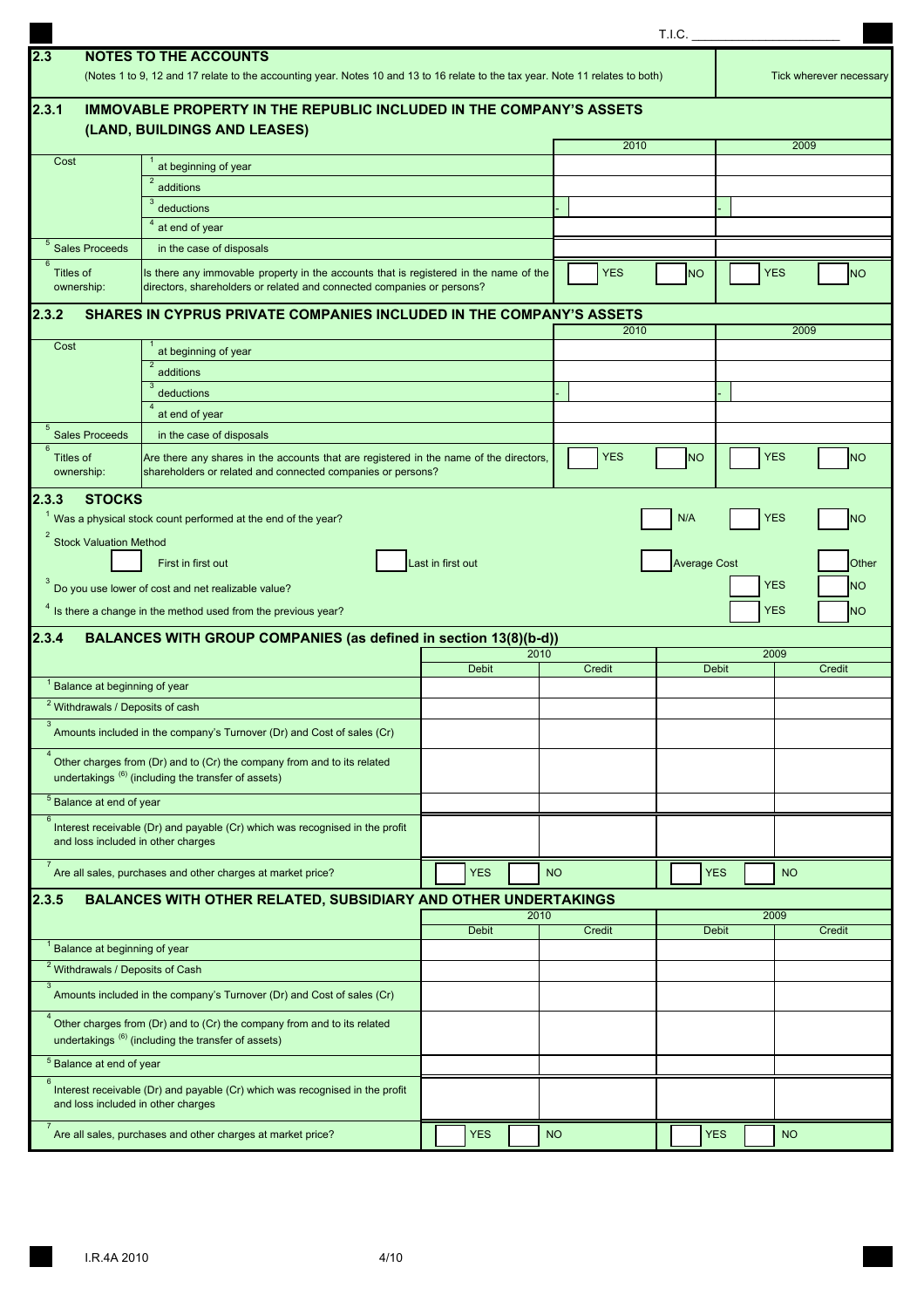|                                                                                                                                                     |                                                       |  |  |                                                                                                        |           |             |              |                           |                              |                  |                        | T.I.C.           |                |  |                             |                          |
|-----------------------------------------------------------------------------------------------------------------------------------------------------|-------------------------------------------------------|--|--|--------------------------------------------------------------------------------------------------------|-----------|-------------|--------------|---------------------------|------------------------------|------------------|------------------------|------------------|----------------|--|-----------------------------|--------------------------|
| 2.3.6<br>OTHER NON TRADING DEBTORS AND CREDITORS                                                                                                    |                                                       |  |  |                                                                                                        |           |             |              |                           |                              |                  |                        |                  |                |  |                             |                          |
| (excluding balances of directors and shareholders, Social Insurance and VAT)                                                                        |                                                       |  |  |                                                                                                        |           |             | <b>Debit</b> |                           | 2010                         | Credit           |                        |                  | <b>Debit</b>   |  | 2009                        | Credit                   |
| <sup>1</sup> Balance at beginning of year                                                                                                           |                                                       |  |  |                                                                                                        |           |             |              |                           |                              |                  |                        |                  |                |  |                             |                          |
| <sup>2</sup> Withdrawals (Dr) / Deposits (Cr) of Cash                                                                                               |                                                       |  |  |                                                                                                        |           |             |              |                           |                              |                  |                        |                  |                |  |                             |                          |
| <sup>3</sup> Amounts included in other income (Dr), other expenses (Cr),                                                                            |                                                       |  |  |                                                                                                        |           |             |              |                           |                              |                  |                        |                  |                |  |                             |                          |
| assets (Cr) or liabilities (Dr) of the company (5)<br><sup>4</sup> Balance at end of year                                                           |                                                       |  |  |                                                                                                        |           |             |              |                           |                              |                  |                        |                  |                |  |                             |                          |
| <sup>5</sup> Interest credited (Dr) and charged (Cr) (that was recognised) in the profit                                                            |                                                       |  |  |                                                                                                        |           |             |              |                           |                              |                  |                        |                  |                |  |                             |                          |
| and loss                                                                                                                                            |                                                       |  |  |                                                                                                        |           |             |              |                           |                              |                  |                        |                  |                |  |                             |                          |
| 6<br>Are all the charges at market price?                                                                                                           |                                                       |  |  |                                                                                                        |           |             | <b>YES</b>   |                           | <b>NO</b>                    |                  |                        |                  | <b>YES</b>     |  |                             | <b>NO</b>                |
| 2.3.7<br><b>BALANCES OF DIRECTORS AND SHAREHOLDERS (article 39)</b>                                                                                 |                                                       |  |  |                                                                                                        |           |             |              |                           | 2010                         |                  |                        |                  |                |  | 2009                        |                          |
|                                                                                                                                                     |                                                       |  |  |                                                                                                        |           |             | <b>Debit</b> |                           |                              | Credit           |                        |                  | <b>Debit</b>   |  |                             | Credit                   |
| <sup>1</sup> Balance at beginning of year                                                                                                           |                                                       |  |  |                                                                                                        |           |             |              |                           |                              |                  |                        |                  |                |  |                             |                          |
|                                                                                                                                                     | <sup>2</sup> Withdrawals (Dr) / Deposits (Cr) of Cash |  |  |                                                                                                        |           |             |              |                           |                              |                  |                        |                  |                |  |                             |                          |
| $\mathbf{3}$<br>Amounts included in the company's Turnover (Dr) and Cost of sales (Cr)                                                              |                                                       |  |  |                                                                                                        |           |             |              |                           |                              |                  |                        |                  |                |  |                             |                          |
| 4 Amounts included in other income (Dr), other expenses (Cr), assets (Cr) or                                                                        |                                                       |  |  |                                                                                                        |           |             |              |                           |                              |                  |                        |                  |                |  |                             |                          |
| liabilities (Dr) of the company $(6)$<br><sup>5</sup> Balance at end of year                                                                        |                                                       |  |  |                                                                                                        |           |             |              |                           |                              |                  |                        |                  |                |  |                             |                          |
| <sup>6</sup> Interest credited (Dr) and charged (Cr) (that was recognised) in the profit                                                            |                                                       |  |  |                                                                                                        |           |             |              |                           |                              |                  |                        |                  |                |  |                             |                          |
| and loss                                                                                                                                            |                                                       |  |  |                                                                                                        |           |             |              |                           |                              |                  |                        |                  |                |  |                             |                          |
| $\overline{7}$<br>Are all sales, purchases and charges at market price?                                                                             |                                                       |  |  |                                                                                                        |           |             | <b>YES</b>   |                           | <b>NO</b>                    |                  |                        |                  | <b>YES</b>     |  |                             | <b>NO</b>                |
| 2.3.8<br><b>ACCOUNTING PERIOD FROM</b>                                                                                                              |                                                       |  |  |                                                                                                        |           |             |              |                           | <b>TO</b>                    |                  |                        |                  |                |  |                             |                          |
|                                                                                                                                                     |                                                       |  |  | <b>DD</b>                                                                                              | <b>MM</b> | <b>YYYY</b> |              |                           |                              | <b>DD</b>        | <b>MM</b>              |                  | YYYY           |  |                             |                          |
| If the period of accounts falls into 2 different tax years the profit must be time apportioned into the relevant tax years in the tax computations. |                                                       |  |  |                                                                                                        |           |             |              |                           |                              |                  |                        |                  |                |  |                             |                          |
| 2.3.9<br><b>COST OF SALES AND WORK IN PROGRESS</b>                                                                                                  |                                                       |  |  |                                                                                                        |           |             |              |                           |                              |                  |                        |                  |                |  |                             |                          |
|                                                                                                                                                     |                                                       |  |  |                                                                                                        |           |             |              |                           |                              | 2010             |                        |                  |                |  |                             | 2009                     |
|                                                                                                                                                     |                                                       |  |  |                                                                                                        |           |             | materials    |                           |                              | work in progress |                        |                  | finished goods |  |                             |                          |
| <sup>1</sup> Opening stock                                                                                                                          |                                                       |  |  |                                                                                                        |           |             |              |                           |                              |                  |                        |                  |                |  |                             |                          |
| $\overline{P}$ Purchases for year                                                                                                                   |                                                       |  |  |                                                                                                        |           |             |              |                           |                              |                  |                        |                  |                |  |                             |                          |
| $3$ Labour (As Part 2.3.12)                                                                                                                         |                                                       |  |  |                                                                                                        |           |             |              |                           |                              |                  |                        |                  |                |  |                             |                          |
| <sup>4</sup> Subcontractors                                                                                                                         |                                                       |  |  |                                                                                                        |           |             |              |                           |                              |                  |                        |                  |                |  |                             |                          |
| $\overline{\phantom{a}}^5$ Finance Expenses                                                                                                         |                                                       |  |  |                                                                                                        |           |             |              |                           |                              |                  |                        |                  |                |  |                             |                          |
| $6$ Depreciation                                                                                                                                    |                                                       |  |  |                                                                                                        |           |             |              |                           |                              |                  |                        |                  |                |  |                             |                          |
| $7$ Other                                                                                                                                           |                                                       |  |  |                                                                                                        |           |             |              |                           |                              |                  |                        |                  |                |  |                             |                          |
| <sup>8</sup> From Materials / Work in Progress                                                                                                      |                                                       |  |  |                                                                                                        |           |             |              |                           |                              |                  |                        |                  |                |  |                             |                          |
| <sup>9</sup> Closing Stock                                                                                                                          |                                                       |  |  |                                                                                                        |           |             |              |                           |                              |                  |                        |                  |                |  |                             |                          |
| <sup>10</sup> To Work in progress / Finished goods / Cost of sales                                                                                  |                                                       |  |  |                                                                                                        |           |             |              |                           |                              |                  |                        |                  |                |  |                             |                          |
| INCOME FROM THE RENTING OR OTHER COMMERCIAL USE OF A BUILDING UNDER PERSERVATION ORDER<br> 2.3.10                                                   |                                                       |  |  |                                                                                                        |           |             |              |                           |                              |                  |                        |                  |                |  |                             |                          |
|                                                                                                                                                     | PROTECTION ORDER                                      |  |  | <b>RECOGNISED AREA</b>                                                                                 |           |             |              |                           |                              |                  |                        |                  |                |  |                             | <b>SUBSIDIES GRANTED</b> |
| REG. NO.                                                                                                                                            | NO.                                                   |  |  | (sq. m.)                                                                                               |           |             |              | <b>INCOME</b>             |                              |                  | <b>RENOVATION COST</b> |                  |                |  |                             | <b>DURING THE YEAR</b>   |
|                                                                                                                                                     |                                                       |  |  |                                                                                                        |           |             |              |                           |                              |                  |                        |                  |                |  |                             |                          |
|                                                                                                                                                     |                                                       |  |  |                                                                                                        |           |             |              |                           |                              |                  |                        |                  |                |  |                             |                          |
|                                                                                                                                                     |                                                       |  |  |                                                                                                        |           |             |              |                           |                              |                  |                        |                  |                |  |                             |                          |
| <b>INCOME FROM PARTNERSHIPS AND JOINT VENTURES</b><br>2.3.11                                                                                        |                                                       |  |  |                                                                                                        |           |             |              |                           |                              |                  |                        |                  |                |  |                             |                          |
|                                                                                                                                                     |                                                       |  |  |                                                                                                        |           |             |              |                           |                              |                  |                        |                  |                |  |                             |                          |
|                                                                                                                                                     |                                                       |  |  |                                                                                                        |           |             |              |                           | <b>TAXABLE PROFIT / LOSS</b> |                  |                        |                  |                |  | <b>BALANCING ADDITION /</b> |                          |
| PARTNERSHIP NAME<br><b>T.I.C.</b>                                                                                                                   |                                                       |  |  | PROFIT / LOSS as per<br>before capital allowances<br>the profit and loss<br>and balancing deductions / |           |             |              | <b>CAPITAL ALLOWANCES</b> |                              |                  |                        | <b>DEDUCTION</b> |                |  |                             |                          |
|                                                                                                                                                     |                                                       |  |  |                                                                                                        |           |             | additions    |                           |                              |                  |                        |                  |                |  |                             |                          |
|                                                                                                                                                     |                                                       |  |  |                                                                                                        |           |             |              |                           |                              |                  |                        |                  |                |  |                             |                          |
|                                                                                                                                                     |                                                       |  |  |                                                                                                        |           |             |              |                           |                              |                  |                        |                  |                |  |                             |                          |
|                                                                                                                                                     |                                                       |  |  |                                                                                                        |           |             |              |                           |                              |                  |                        |                  |                |  |                             |                          |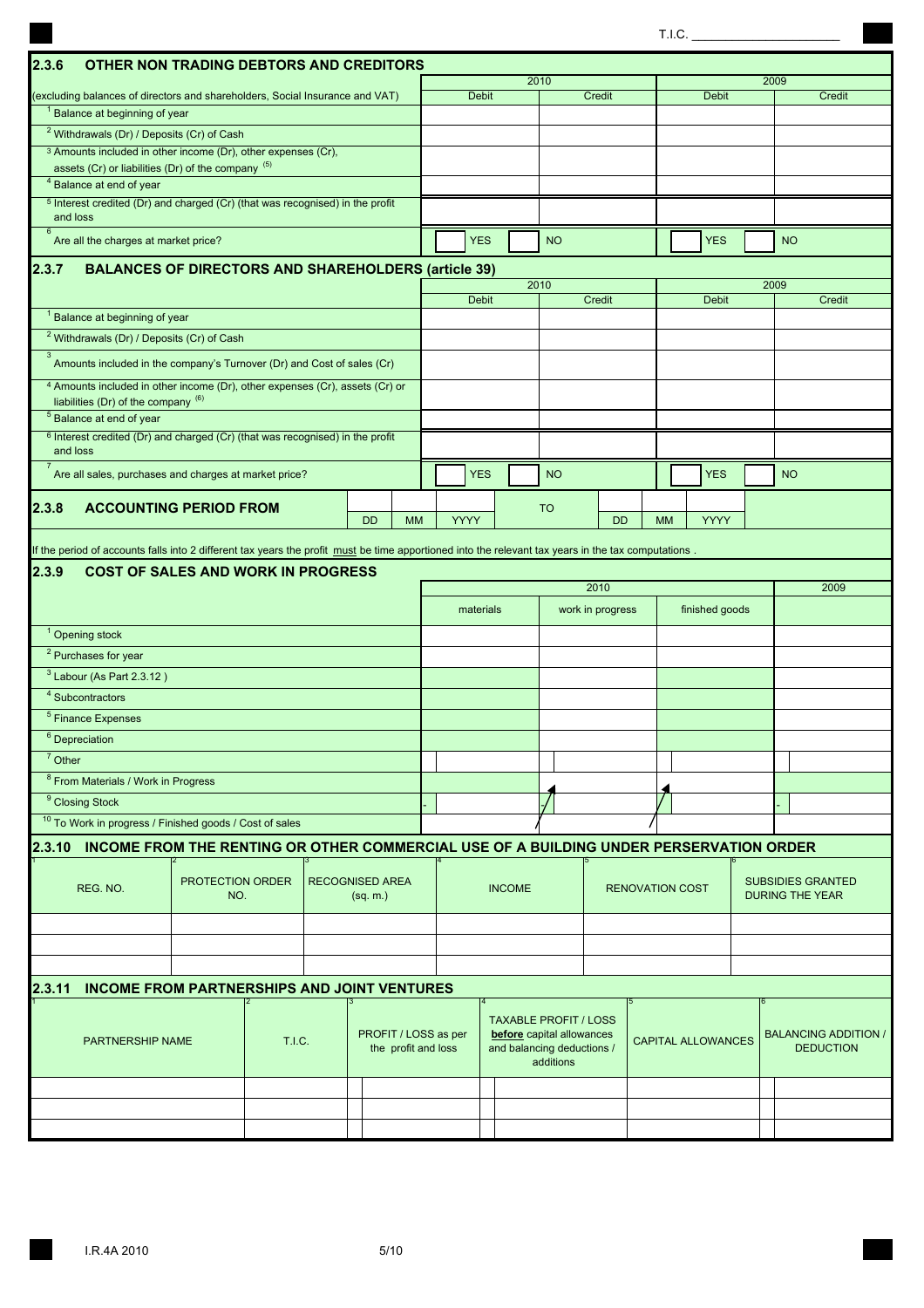$T.I.C.$ 

| 2.3.12 PERSONNEL AND LABOUR COSTS                                                                                                                                                                                                    |                    |                                                          |                     |                    |                                                          |            |                        |           |  |  |
|--------------------------------------------------------------------------------------------------------------------------------------------------------------------------------------------------------------------------------------|--------------------|----------------------------------------------------------|---------------------|--------------------|----------------------------------------------------------|------------|------------------------|-----------|--|--|
|                                                                                                                                                                                                                                      |                    |                                                          | 2010                |                    |                                                          |            | 2009                   |           |  |  |
|                                                                                                                                                                                                                                      |                    | Cost of sales                                            | <b>Distribution</b> |                    | Administration                                           |            | <b>Total</b>           |           |  |  |
| <sup>1</sup> Directors salaries                                                                                                                                                                                                      |                    |                                                          |                     |                    |                                                          |            |                        |           |  |  |
| $\overline{2}$ Other salaries and wages<br>$\mathbf{3}$                                                                                                                                                                              |                    |                                                          |                     |                    |                                                          |            |                        |           |  |  |
| Benefits in kind (including bonuses and contributions to the holidays fund)                                                                                                                                                          |                    |                                                          |                     |                    |                                                          |            |                        |           |  |  |
| <sup>4</sup> Employers' contributions to approved provident funds.                                                                                                                                                                   |                    |                                                          |                     |                    |                                                          |            |                        |           |  |  |
| <sup>5</sup> Employers' contributions to non-approved provident funds.                                                                                                                                                               |                    |                                                          |                     |                    |                                                          |            |                        |           |  |  |
| <sup>6</sup> Employers' contribution to the Social Coherence Fund.                                                                                                                                                                   |                    |                                                          |                     |                    |                                                          |            |                        |           |  |  |
| Employers' contributions to other funds (social insurance, medical etc.)                                                                                                                                                             |                    |                                                          |                     |                    |                                                          |            |                        |           |  |  |
| <sup>8</sup> Payments on retirement                                                                                                                                                                                                  |                    |                                                          |                     |                    |                                                          |            |                        |           |  |  |
| $9$ Other                                                                                                                                                                                                                            |                    |                                                          |                     |                    |                                                          |            |                        |           |  |  |
| $10$ As per profit and loss                                                                                                                                                                                                          |                    |                                                          |                     |                    |                                                          |            |                        |           |  |  |
| <sup>11</sup> Number of employees in each category<br><sup>12</sup> Amounts included in 1 - 3 above and are not included in an employers                                                                                             |                    |                                                          |                     |                    |                                                          |            |                        |           |  |  |
| return in the Republic                                                                                                                                                                                                               |                    |                                                          |                     |                    |                                                          |            |                        |           |  |  |
| <sup>13</sup> Does the company offer any benefits in kind, such as use of car, house etc that is not reflected above?                                                                                                                |                    |                                                          |                     |                    |                                                          | <b>YES</b> |                        | <b>NO</b> |  |  |
| <sup>14</sup> If YES has the company declared this benefit in the employer's declaration and / or form I.R.63 of its employees?                                                                                                      |                    |                                                          |                     |                    |                                                          | <b>YES</b> |                        | <b>NO</b> |  |  |
| <sup>15</sup> Are the amounts declared in this part included in the employer's declaration IR7 (bearing in mind your answer to Part 2.3.12.12)?                                                                                      |                    |                                                          |                     |                    |                                                          | <b>YES</b> |                        | <b>NO</b> |  |  |
|                                                                                                                                                                                                                                      |                    |                                                          |                     |                    |                                                          |            |                        |           |  |  |
| if you have answered NO to question 15 then you must submit an additional employer's return concurrently with this declaration<br>2.3.13 AMOUNTS PAID TO PERSONS RESIDENT ABROAD FOR SERVICES IN THE REPUBLIC AND TAX WITHHELD UNDER |                    |                                                          |                     |                    |                                                          |            |                        |           |  |  |
| ARTICLE 24 OF THE INCOME TAX LAW 118(I)/2002                                                                                                                                                                                         |                    |                                                          |                     |                    |                                                          |            |                        |           |  |  |
|                                                                                                                                                                                                                                      |                    |                                                          | <b>AMOUNT PAID</b>  |                    | <b>RATE OF DEDUCTION</b>                                 |            | <b>RETAINED AMOUNT</b> |           |  |  |
| <b>GROSS AMOUNT PAID</b>                                                                                                                                                                                                             |                    |                                                          |                     |                    |                                                          |            | PAID TO IRD.           |           |  |  |
| FOR ROYALTIES, USE OF LICENCES, COMPENSATIONS ETC.-<br><b>MAXIMUM RATE 10%</b>                                                                                                                                                       |                    | (ARTICLE 21)                                             |                     |                    | %                                                        |            |                        |           |  |  |
| $\overline{2}$<br>FOR FILM RENTALS FOR THE SHOWING OF MOVIES ETC. - MAXIMUM                                                                                                                                                          |                    | (ARTICLE 22)                                             |                     |                    |                                                          |            |                        |           |  |  |
| RATE 5%<br>TO PROFESSIONAL ARTISTS AND OTHER PERSONS WHO PROVIDE                                                                                                                                                                     |                    |                                                          |                     |                    | %                                                        |            |                        |           |  |  |
| <b>ENTERTAINMENT - MAXIMUM RATE 10%</b>                                                                                                                                                                                              |                    | (ARTICLE 23)                                             |                     |                    | %                                                        |            |                        |           |  |  |
| 2.3.14 DIVIDENDS                                                                                                                                                                                                                     |                    |                                                          |                     |                    |                                                          |            |                        |           |  |  |
| <b>DIVIDENDS WHICH WERE</b>                                                                                                                                                                                                          |                    | 2010                                                     |                     |                    | 2009                                                     |            |                        |           |  |  |
|                                                                                                                                                                                                                                      | <b>YEAR EARNED</b> | DATE OF<br><b>PAYMENT</b>                                | <b>GROSS</b>        | <b>YEAR EARNED</b> | <b>DATE OF</b><br><b>PAYMENT</b>                         |            | <b>GROSS</b>           |           |  |  |
| PAID IN THE YEAR FROM PROFITS                                                                                                                                                                                                        | BEFORE 2003        | //2010                                                   |                     | BEFORE 2003        |                                                          | //2009     |                        |           |  |  |
| $\overline{2}$<br>PAID IN THE YEAR FROM PROFITS                                                                                                                                                                                      |                    | //2010                                                   |                     |                    | //2009                                                   |            |                        |           |  |  |
| $\mathbf{3}$<br>PAID IN THE YEAR FROM PROFITS                                                                                                                                                                                        |                    | $$ /2010                                                 |                     |                    | //2009                                                   |            |                        |           |  |  |
| $\sqrt{5}$<br>PAID IN THE YEAR FROM PROFITS                                                                                                                                                                                          |                    | $\ldots \ldots \ldots \ldots \ldots \ldots \ldots$ /2010 |                     |                    | $\ldots \ldots \ldots \ldots \ldots \ldots \ldots$ /2009 |            |                        |           |  |  |
| 6<br>PROPOSED BUT NOT PAID                                                                                                                                                                                                           |                    |                                                          |                     |                    |                                                          |            |                        |           |  |  |
| 2.3.15 DO YOU DEAL IN THE AREA OF CONSTRUCTION, DEVELOPMENT OR LAND DEVELOPMENT?                                                                                                                                                     |                    |                                                          |                     |                    |                                                          | <b>YES</b> |                        | <b>NO</b> |  |  |
| IF YOU HAVE ANSWERED YES, PLEASE ANSWER THE FOLLOWING:                                                                                                                                                                               |                    |                                                          |                     |                    |                                                          |            |                        |           |  |  |
| DO YOU APPLY THE SUBSTANTIALLY COMPLETE METHOD 90% OR THE METHOD OF PERCENTAGE OF COMPLETION 50% FOR THE COMPUTATION OF YOUR                                                                                                         |                    |                                                          |                     |                    |                                                          |            |                        |           |  |  |
| TAXABLE INCOME (AS DESCRIBED IN REGULATION 340/89)?                                                                                                                                                                                  |                    |                                                          |                     |                    |                                                          |            |                        |           |  |  |
| 90%<br>50%                                                                                                                                                                                                                           | OTHER, EXPLAIN     |                                                          |                     |                    |                                                          |            |                        |           |  |  |
|                                                                                                                                                                                                                                      |                    |                                                          |                     |                    |                                                          |            |                        |           |  |  |
| DOES YOUR ACCOUNTING PROFIT RECOGNITION POLICY DIFFER SIGNIFICANTLY (10%) FROM THE RECOGNITION METHOD                                                                                                                                |                    |                                                          |                     |                    |                                                          | <b>YES</b> |                        | <b>NO</b> |  |  |
| USED FOR TAXATION PURPOSES (90% AND 50% AS PER REGULATION 340/89)?<br>COMPLETE THE FORM OR FORMS FOR DEVELOPMENT PROJECTS, CONSTRUCTION UNDERTAKEN FOR THIRD PARTIES AND SEPARATION OF LAND THAT<br>$\mathbf{3}$                     |                    |                                                          |                     |                    |                                                          |            |                        |           |  |  |
| ARE APPLICABLE IN YOUR CASE (I.R.4 CONST) AND SUBMIT THEM WITH YOUR DECLARATION.                                                                                                                                                     |                    |                                                          |                     |                    |                                                          |            |                        |           |  |  |
| I2.3.16 METHOD USED FOR ISSUING INVOICES AND OTHER RECEIPTS                                                                                                                                                                          |                    |                                                          |                     |                    |                                                          |            |                        |           |  |  |
| Tick $\sqrt{}$ where appropriate<br>1. DUPLICATE<br>2.ELECTRONIC CASH                                                                                                                                                                | 3. COMPUTER        | 4. POINT OF                                              |                     | 5. OTHER           |                                                          |            |                        |           |  |  |
| <b>INVOICES AND</b><br>POINT (ECP)                                                                                                                                                                                                   |                    | SALES (POS)                                              |                     |                    | <b>DESCRIPTION</b>                                       |            |                        |           |  |  |
| <b>RECEIPTS (MANUAL)</b>                                                                                                                                                                                                             | 3.1 SOFTWARE       |                                                          |                     |                    |                                                          |            |                        |           |  |  |
| <b>NO.OF MACHINES</b>                                                                                                                                                                                                                |                    |                                                          |                     |                    |                                                          |            |                        |           |  |  |
|                                                                                                                                                                                                                                      |                    |                                                          |                     |                    |                                                          |            |                        |           |  |  |
| <b>CURRENCY IN WHICH ACCOUNTS ARE KEPT AND TRANSLATED</b><br>l2.3.17                                                                                                                                                                 |                    |                                                          |                     | 2010               |                                                          | 2009       |                        |           |  |  |
| CURRENCY IN WHICH THE COMPANY'S BOOKS ARE KEPT                                                                                                                                                                                       |                    |                                                          |                     |                    |                                                          |            |                        |           |  |  |
| EXCHANGE RATE FOR CONVERSION TO EURO                                                                                                                                                                                                 |                    |                                                          | $€1 =$              |                    | €1 =                                                     |            |                        |           |  |  |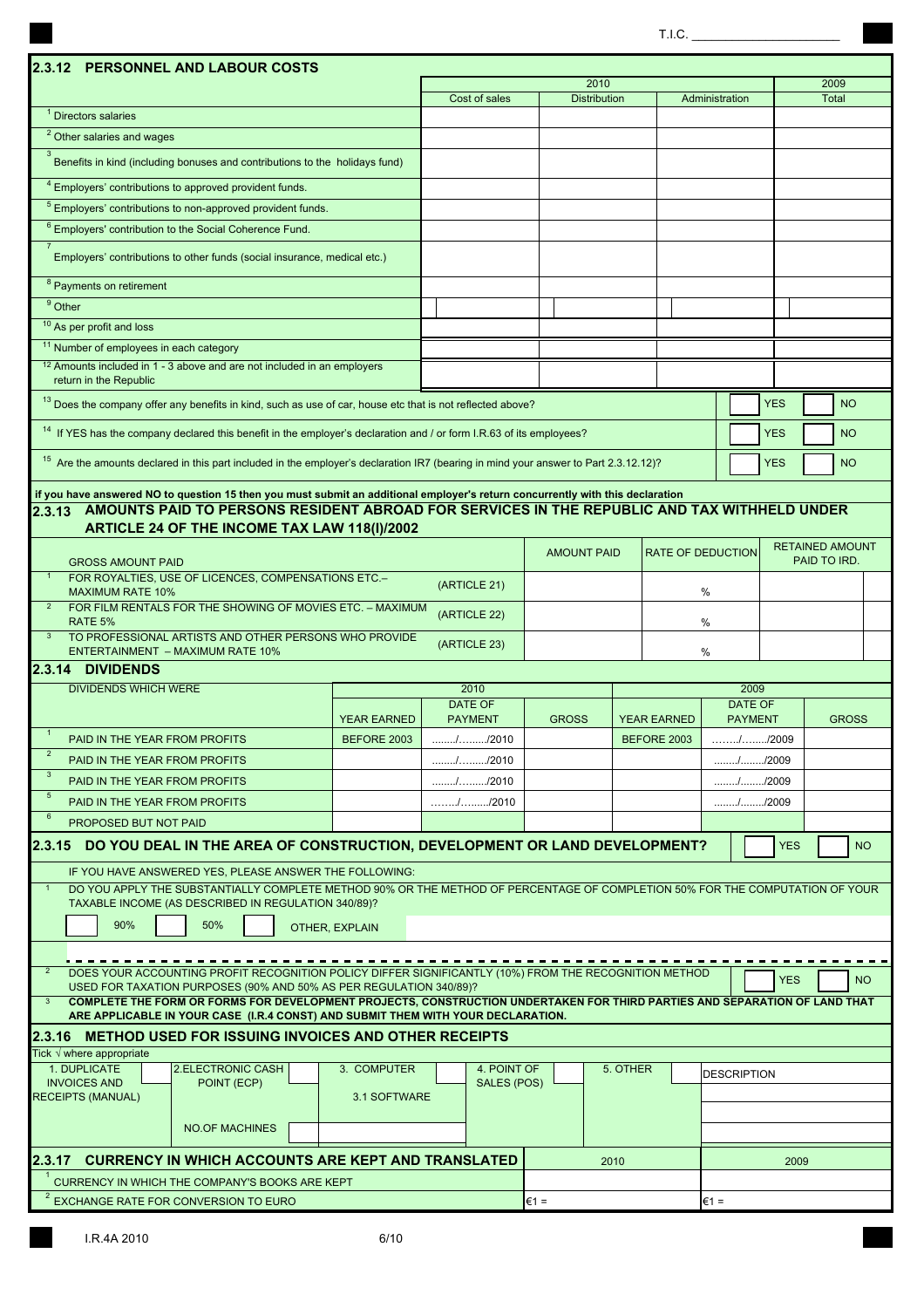|                |                                                                                                                                               | T.I.C.                                             |                                             |
|----------------|-----------------------------------------------------------------------------------------------------------------------------------------------|----------------------------------------------------|---------------------------------------------|
|                | <b>PART 3 - COMPUTATION OF TAXABLE INCOME</b>                                                                                                 |                                                    |                                             |
|                | 1 PROFIT / LOSS AS PER PROFIT AND LOSS ACCOUNT BEFORE THE DEDUCTION OF TAX (PART 2.2.34)                                                      |                                                    |                                             |
|                | <b>ADJUSTMENTS</b>                                                                                                                            | AMOUNTS THAT INCREASE<br><b>TAXABLE INCOME (A)</b> | AMOUNTS THAT DECREASE<br>TAXABLE INCOME (B) |
|                | <b>FIXED ASSETS</b>                                                                                                                           |                                                    |                                             |
| $\overline{2}$ | LOSS (A) / PROFIT (B) FROM THE DISPOSAL OF FIXED ASSETS                                                                                       |                                                    |                                             |
| 3              | LOSS (A)/PROFIT (B) FROM THE REVALUATION OF CURRENT AND FIXED ASSETS                                                                          |                                                    |                                             |
|                | 4   BALANCING ADDITION (A) / DEDUCTION (B)                                                                                                    |                                                    |                                             |
|                | 5   DEPRECIATION AND AMORTISATION (INCLUDING GOODWILL) PER PROFIT AND LOSS<br>(A)/ CAPITAL ALLOWANCES (B)                                     |                                                    |                                             |
|                | 6 EXPENSE (A)/ DEPRECIATION (A) PER PROFIT AND LOSS / ALLOWANCES (B) FOR<br><b>SCIENTIFIC RESEARCH EXPENSES</b>                               |                                                    |                                             |
|                | 7 EXPENSES (A) / DEPRECIATION (A) PER PROFIT AND LOSS / ALLOWANCES (B) FOR                                                                    |                                                    |                                             |
|                | PATENTS OR PATENT RIGHTS AND ROYALTIES<br><b>INCOME ASSESSED ON DIFFERENT BASIS</b>                                                           |                                                    |                                             |
|                | 8 COLLECTION (A)/ INCREASE IN AMOUNTS DUE (A)/ LOSS (A) / PROFIT (B) FROM THE                                                                 |                                                    |                                             |
|                | DISPOSAL OF PATENTS OR PATENT RIGHTS AND ROYALTIES                                                                                            |                                                    |                                             |
|                | 9 TIME APPORTIONMENT OF PROFIT / LOSS FOR YEARS THAT DO NOT END AT 31/12                                                                      |                                                    |                                             |
|                | 10 TAXABLE LOSS (A) / INCOME (B) ASSESSED ON A DIFFERENT BASIS FROM THAT OF<br>THE PROFIT AND LOSS                                            |                                                    |                                             |
|                | 11 BENEFIT FROM TRANSACTIONS FALLING UNDER ARTICLE 33                                                                                         |                                                    |                                             |
|                | <b>INCOME THAT IS EXEMPT</b>                                                                                                                  |                                                    |                                             |
|                | 12 DIVIDENDS                                                                                                                                  |                                                    |                                             |
|                | 13 INTEREST THAT IS EXEMPT                                                                                                                    |                                                    |                                             |
|                | 14 EXTRAORDINARY ITEMS THAT ARE NOT TAXABLE                                                                                                   |                                                    |                                             |
|                | 15 LOSS (A)/ PROFIT (B) FROM PRESERVED BUILDINGS                                                                                              |                                                    |                                             |
|                | 16 LOSS (A)/ INCOME (B) OF PERMANENT ESTABLISHMENT OVERSEAS                                                                                   |                                                    |                                             |
|                | 17 LOSS (A)/ INCOME (B) NOT TAXABLE BY VIRTUE OF DOUBLE TAX AGREEMENT                                                                         |                                                    |                                             |
|                | 18 LOSS (A)/ PROFIT (B) FROM THE DISPOSAL OF SHARES IN COMPANIES                                                                              |                                                    |                                             |
|                | <b>DISALLOWED EXPENDITURE</b>                                                                                                                 |                                                    |                                             |
|                | 19 EXPENSES THAT RELATE TO EXEMPT SOURCES OF INCOME                                                                                           |                                                    |                                             |
|                | 20 EXCHANGE DIFFERENCES ARISING FROM SHARES                                                                                                   |                                                    |                                             |
|                | 21   UNREALISED EXCHANGE DIFFERENCES                                                                                                          |                                                    |                                             |
| 22             | EXCHANGE DIFFERENCE RE FIXED ASSETS THAT DO NOT QUALIFY FOR CAPITAL<br><b>ALLOWANCES</b>                                                      |                                                    |                                             |
|                | 23 GENERAL PROVISION FOR BAD DEBTS                                                                                                            |                                                    |                                             |
|                | 24 GENERAL PROVISION FOR REDUCTION IN THE VALUE OF STOCKS                                                                                     |                                                    |                                             |
|                | 25 INTEREST PAYABLE TO ANY GOVERNMENT OR GOVERNMENT ORGANIZATIONS                                                                             |                                                    |                                             |
|                | 26 INTEREST DISALLOWED                                                                                                                        |                                                    |                                             |
|                | CONTRIBUTIONS TO FUNDS THAT DO NOT COMPLY WITH THE PROVISIONS OF                                                                              |                                                    |                                             |
|                | <b>ARTICLE 14</b><br>28 GIFTS AND DONATIONS                                                                                                   |                                                    |                                             |
|                |                                                                                                                                               |                                                    |                                             |
|                | 29 ILEGAL EXPENSES AND EXPENSES INCURRED TO RAISE CAPITAL                                                                                     |                                                    |                                             |
|                | 30 ENTERTAINMENT                                                                                                                              |                                                    |                                             |
| 31             | FINES AND OTHER DIRECT TAXES THAT ARE NOT ALLOWED (INCLUDING<br>CONTRIBUTIONS TO THE COHERENCE FUND)<br>32 EXPENSES OF PRIVATE MOTOR VEHICLES |                                                    |                                             |
|                | <b>OTHER</b>                                                                                                                                  |                                                    |                                             |
| 33             |                                                                                                                                               |                                                    |                                             |
|                |                                                                                                                                               |                                                    |                                             |
| 34             |                                                                                                                                               |                                                    |                                             |
| 35             |                                                                                                                                               |                                                    |                                             |
|                | 36   TOTAL ADJUSTMENTS                                                                                                                        |                                                    |                                             |
|                | 37   TAXABLE INCOME / LOSS FOR YEAR (±)                                                                                                       |                                                    |                                             |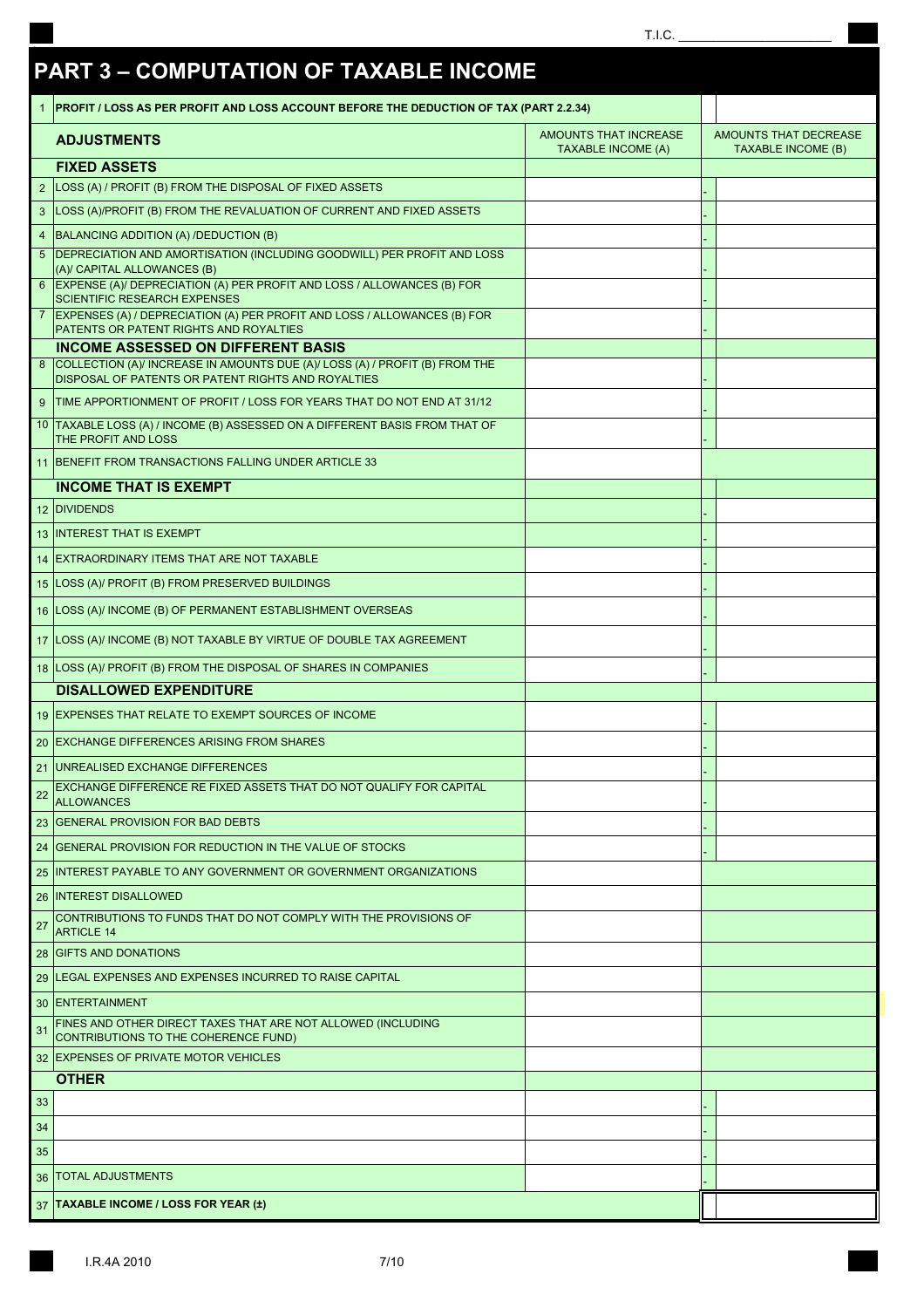| <b>TIA</b> | 1.1.0.<br>_____ |  |  |  |  |
|------------|-----------------|--|--|--|--|
|            |                 |  |  |  |  |

|     | <b>PART 4 - COMPUTATION OF CORPORATE TAX</b>                                                                                        |               |                        |                                                                                                      |   |                       |              |  |                                                                                                                            |
|-----|-------------------------------------------------------------------------------------------------------------------------------------|---------------|------------------------|------------------------------------------------------------------------------------------------------|---|-----------------------|--------------|--|----------------------------------------------------------------------------------------------------------------------------|
|     | 4.1 TAXABLE INCOME FOR THE YEAR                                                                                                     |               |                        | the deduction of prior year losses and the surrendering of losses of groups.                         |   |                       |              |  | The total of column C below must be equal to the Profit / Loss in accordance with the computation of taxable income before |
|     |                                                                                                                                     |               |                        | TAXABLE PROFIT / LOSS THAT HAS BEEN<br><b>SUBJECT TO TAX OVERSEAS</b>                                | B |                       |              |  |                                                                                                                            |
|     | SOURCE OF INCOME                                                                                                                    |               |                        | <b>INCOME INCLUDED IN</b><br>TAX WITHHELD / PAID ON<br>INCOME FOR THE YEAR 4.1(C)<br>INCOME $4.1(A)$ |   |                       |              |  | <b>TOTAL TAXABLE INCOME</b><br>/LOSS                                                                                       |
|     | 1 TRADE                                                                                                                             |               |                        |                                                                                                      |   |                       |              |  |                                                                                                                            |
|     | 2 RENTS AFTER THE DEDUCTION OF EXPENSES                                                                                             |               |                        |                                                                                                      |   |                       |              |  |                                                                                                                            |
|     | 3 ROYALTIES, PATENTS OR LICENCES                                                                                                    |               |                        |                                                                                                      |   |                       |              |  |                                                                                                                            |
|     | 4 GOODWILL                                                                                                                          |               |                        |                                                                                                      |   |                       |              |  |                                                                                                                            |
|     | <b>5 SHIP MANAGEMENT</b>                                                                                                            |               |                        |                                                                                                      |   |                       |              |  |                                                                                                                            |
|     | 6 PERMANENT ESTABLISHMENT OVERSEAS                                                                                                  |               |                        |                                                                                                      |   |                       |              |  |                                                                                                                            |
|     | 7 ANY OTHER INCOME                                                                                                                  |               |                        |                                                                                                      |   |                       |              |  |                                                                                                                            |
|     |                                                                                                                                     |               |                        | PROFIT / LOSS FOR THE YEAR (as per PART 3.37)                                                        |   |                       |              |  |                                                                                                                            |
|     | 4.2 LOSSES                                                                                                                          |               |                        |                                                                                                      |   |                       |              |  |                                                                                                                            |
|     | 1 LOSSES BROUGHT FORWARD FROM PREVIOUS YEARS (from 1997 onwards)                                                                    |               |                        |                                                                                                      |   |                       |              |  |                                                                                                                            |
|     | 2 LOSSES NOT CARRIED FORWARD                                                                                                        |               |                        |                                                                                                      |   |                       |              |  |                                                                                                                            |
|     | 3 DEDUCTION FOR THE LOSS OF PERMANENT ESTABLISHMENT OVERSEAS                                                                        |               |                        |                                                                                                      |   |                       |              |  |                                                                                                                            |
|     | 4 LOSSES SURRENDERED TO YOU FROM                                                                                                    | T.I.C.        |                        | <b>BALANCE SHEET</b><br><b>DATE</b>                                                                  |   |                       |              |  |                                                                                                                            |
|     | $\mathbf{1}$<br>$\overline{c}$                                                                                                      |               |                        |                                                                                                      |   |                       |              |  |                                                                                                                            |
|     | $\sqrt{3}$                                                                                                                          |               |                        |                                                                                                      |   |                       |              |  |                                                                                                                            |
|     |                                                                                                                                     |               |                        |                                                                                                      |   |                       | <b>TOTAL</b> |  |                                                                                                                            |
|     | 5 LOSSES SURRENDERED BY YOU TO                                                                                                      | <b>T.I.C.</b> |                        | <b>BALANCE SHEET</b><br><b>DATE</b>                                                                  |   | €                     |              |  |                                                                                                                            |
|     | 1                                                                                                                                   |               |                        |                                                                                                      |   |                       |              |  |                                                                                                                            |
|     | $\overline{c}$                                                                                                                      |               |                        |                                                                                                      |   |                       |              |  |                                                                                                                            |
|     | 3                                                                                                                                   |               |                        |                                                                                                      |   |                       |              |  |                                                                                                                            |
|     |                                                                                                                                     |               |                        |                                                                                                      |   |                       | <b>TOTAL</b> |  |                                                                                                                            |
|     | 4.3 TAXABLE INCOME / LOSS TO BE CARRIED FORWARD                                                                                     |               |                        |                                                                                                      |   |                       |              |  |                                                                                                                            |
|     | <b>4.4 COMPUTATION OF TAX</b>                                                                                                       |               |                        |                                                                                                      |   | <b>TAXABLE INCOME</b> |              |  | <b>TAX</b>                                                                                                                 |
|     | RATE OF TAX 10%                                                                                                                     |               |                        |                                                                                                      |   |                       |              |  |                                                                                                                            |
|     | 4.5 TAXES ALREADY PAID AND ADDITIONAL TAX<br>1 INCOME OF TEMPORARY ASSESSMENT FOR YEAR (whether<br>raised by the IRD or yourselves) |               | <b>2 TEMPORARY TAX</b> |                                                                                                      |   |                       |              |  |                                                                                                                            |
|     | 3 ADDITIONAL TAX 10% DUE TO LOW ESTIMATION OF TEMPORARY INCOME                                                                      |               |                        |                                                                                                      |   |                       |              |  |                                                                                                                            |
|     | 4 CREDIT CLAIMED IN RESPECT OF FOREIGN TAX                                                                                          |               |                        |                                                                                                      |   |                       |              |  |                                                                                                                            |
|     | 5 CREDIT CLAIMED IN RESPECT OF TAX PAID BY SELF-ASSESSMENT                                                                          |               |                        |                                                                                                      |   |                       |              |  |                                                                                                                            |
|     | 4.6 TAX DUE / (REFUNDABLE)                                                                                                          |               |                        |                                                                                                      |   |                       |              |  |                                                                                                                            |
| 4.7 | 1 GROSS INSURANCE PREMIUMS                                                                                                          |               |                        | 2 TAX AT 1,5%                                                                                        |   |                       |              |  |                                                                                                                            |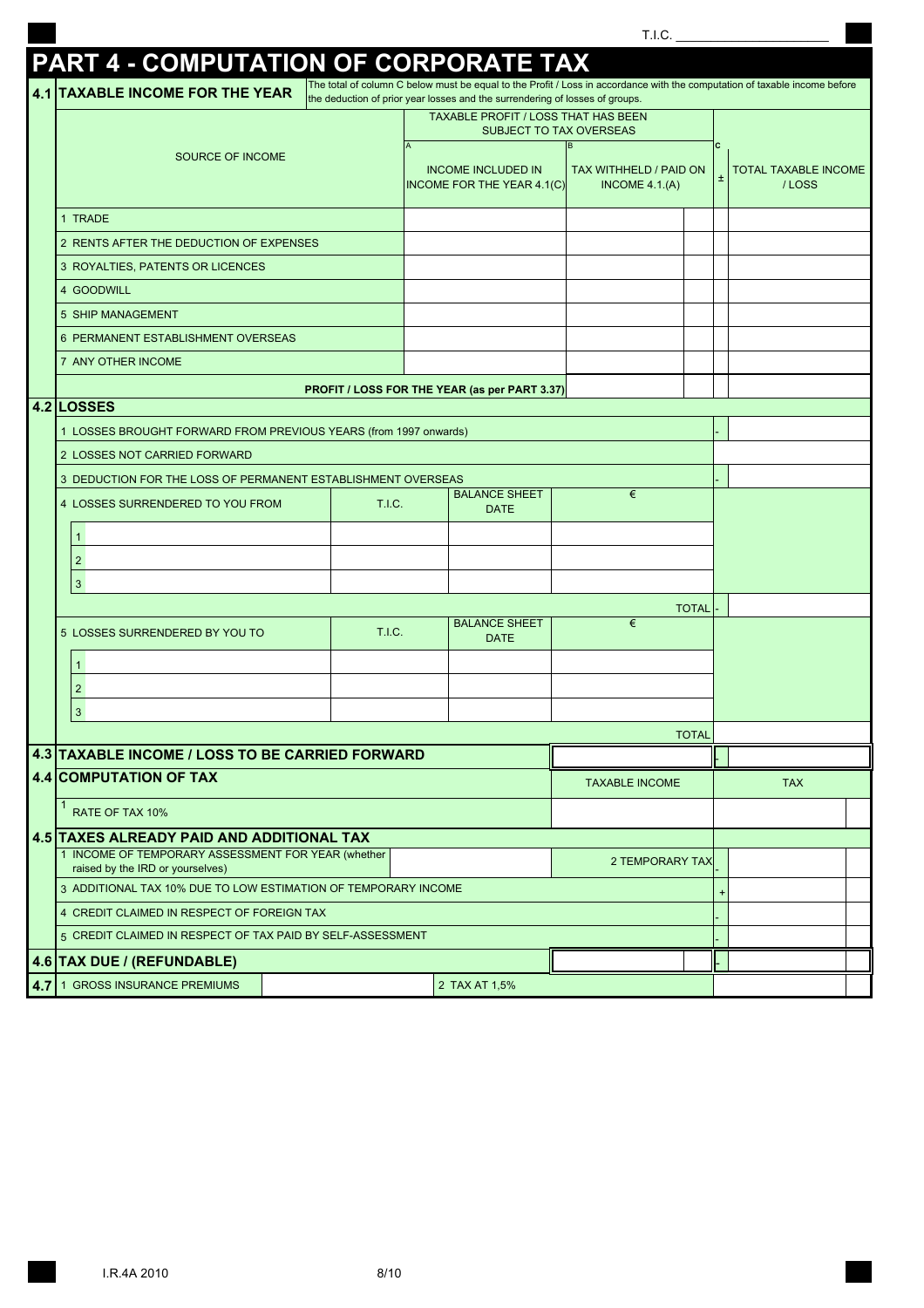|                                                                                       |                            |                                                                                                                                                                                                                                                                                                                                                                                                                                                                         | T.I.C.                                                                                                                                                                                                                                                                                                                                                                                                                            |                                                 |                                   |                                                                                                                                              |  |  |  |
|---------------------------------------------------------------------------------------|----------------------------|-------------------------------------------------------------------------------------------------------------------------------------------------------------------------------------------------------------------------------------------------------------------------------------------------------------------------------------------------------------------------------------------------------------------------------------------------------------------------|-----------------------------------------------------------------------------------------------------------------------------------------------------------------------------------------------------------------------------------------------------------------------------------------------------------------------------------------------------------------------------------------------------------------------------------|-------------------------------------------------|-----------------------------------|----------------------------------------------------------------------------------------------------------------------------------------------|--|--|--|
| <b>PART 5 - DEFENCE CONTRIBUTION</b>                                                  |                            |                                                                                                                                                                                                                                                                                                                                                                                                                                                                         |                                                                                                                                                                                                                                                                                                                                                                                                                                   |                                                 |                                   |                                                                                                                                              |  |  |  |
|                                                                                       |                            |                                                                                                                                                                                                                                                                                                                                                                                                                                                                         |                                                                                                                                                                                                                                                                                                                                                                                                                                   |                                                 |                                   |                                                                                                                                              |  |  |  |
|                                                                                       |                            |                                                                                                                                                                                                                                                                                                                                                                                                                                                                         |                                                                                                                                                                                                                                                                                                                                                                                                                                   |                                                 |                                   | DECREASE €                                                                                                                                   |  |  |  |
|                                                                                       |                            |                                                                                                                                                                                                                                                                                                                                                                                                                                                                         |                                                                                                                                                                                                                                                                                                                                                                                                                                   |                                                 |                                   |                                                                                                                                              |  |  |  |
|                                                                                       |                            |                                                                                                                                                                                                                                                                                                                                                                                                                                                                         |                                                                                                                                                                                                                                                                                                                                                                                                                                   |                                                 |                                   |                                                                                                                                              |  |  |  |
|                                                                                       |                            |                                                                                                                                                                                                                                                                                                                                                                                                                                                                         |                                                                                                                                                                                                                                                                                                                                                                                                                                   |                                                 |                                   |                                                                                                                                              |  |  |  |
|                                                                                       |                            |                                                                                                                                                                                                                                                                                                                                                                                                                                                                         |                                                                                                                                                                                                                                                                                                                                                                                                                                   |                                                 |                                   |                                                                                                                                              |  |  |  |
|                                                                                       |                            |                                                                                                                                                                                                                                                                                                                                                                                                                                                                         |                                                                                                                                                                                                                                                                                                                                                                                                                                   |                                                 |                                   |                                                                                                                                              |  |  |  |
|                                                                                       |                            |                                                                                                                                                                                                                                                                                                                                                                                                                                                                         |                                                                                                                                                                                                                                                                                                                                                                                                                                   |                                                 |                                   |                                                                                                                                              |  |  |  |
|                                                                                       |                            |                                                                                                                                                                                                                                                                                                                                                                                                                                                                         |                                                                                                                                                                                                                                                                                                                                                                                                                                   |                                                 |                                   |                                                                                                                                              |  |  |  |
|                                                                                       |                            |                                                                                                                                                                                                                                                                                                                                                                                                                                                                         |                                                                                                                                                                                                                                                                                                                                                                                                                                   |                                                 |                                   |                                                                                                                                              |  |  |  |
|                                                                                       |                            |                                                                                                                                                                                                                                                                                                                                                                                                                                                                         |                                                                                                                                                                                                                                                                                                                                                                                                                                   |                                                 |                                   |                                                                                                                                              |  |  |  |
|                                                                                       |                            |                                                                                                                                                                                                                                                                                                                                                                                                                                                                         |                                                                                                                                                                                                                                                                                                                                                                                                                                   |                                                 |                                   |                                                                                                                                              |  |  |  |
| 2 DIVIDENDS PAID DURING THE YEAR FROM PROFITS OF THE PREVIOUS YEAR                    |                            |                                                                                                                                                                                                                                                                                                                                                                                                                                                                         |                                                                                                                                                                                                                                                                                                                                                                                                                                   |                                                 |                                   |                                                                                                                                              |  |  |  |
| 3 DIVIDENDS PAID DURING THE YEAR FROM PROFITS OF THE YEAR PRECEDING THE PREVIOUS YEAR |                            |                                                                                                                                                                                                                                                                                                                                                                                                                                                                         |                                                                                                                                                                                                                                                                                                                                                                                                                                   |                                                 |                                   |                                                                                                                                              |  |  |  |
|                                                                                       |                            |                                                                                                                                                                                                                                                                                                                                                                                                                                                                         |                                                                                                                                                                                                                                                                                                                                                                                                                                   |                                                 |                                   |                                                                                                                                              |  |  |  |
|                                                                                       |                            |                                                                                                                                                                                                                                                                                                                                                                                                                                                                         |                                                                                                                                                                                                                                                                                                                                                                                                                                   |                                                 |                                   | 2010                                                                                                                                         |  |  |  |
|                                                                                       |                            |                                                                                                                                                                                                                                                                                                                                                                                                                                                                         |                                                                                                                                                                                                                                                                                                                                                                                                                                   |                                                 |                                   |                                                                                                                                              |  |  |  |
|                                                                                       |                            |                                                                                                                                                                                                                                                                                                                                                                                                                                                                         |                                                                                                                                                                                                                                                                                                                                                                                                                                   |                                                 |                                   |                                                                                                                                              |  |  |  |
|                                                                                       |                            |                                                                                                                                                                                                                                                                                                                                                                                                                                                                         |                                                                                                                                                                                                                                                                                                                                                                                                                                   |                                                 |                                   |                                                                                                                                              |  |  |  |
| <b>5.2 COMPUTATION</b><br><b>5.2.1 DEEMED DISTRIBUTION OF DIVIDEND</b>                |                            |                                                                                                                                                                                                                                                                                                                                                                                                                                                                         |                                                                                                                                                                                                                                                                                                                                                                                                                                   |                                                 |                                   |                                                                                                                                              |  |  |  |
|                                                                                       |                            |                                                                                                                                                                                                                                                                                                                                                                                                                                                                         |                                                                                                                                                                                                                                                                                                                                                                                                                                   |                                                 |                                   |                                                                                                                                              |  |  |  |
|                                                                                       |                            |                                                                                                                                                                                                                                                                                                                                                                                                                                                                         |                                                                                                                                                                                                                                                                                                                                                                                                                                   |                                                 |                                   |                                                                                                                                              |  |  |  |
|                                                                                       |                            |                                                                                                                                                                                                                                                                                                                                                                                                                                                                         |                                                                                                                                                                                                                                                                                                                                                                                                                                   |                                                 |                                   |                                                                                                                                              |  |  |  |
|                                                                                       |                            |                                                                                                                                                                                                                                                                                                                                                                                                                                                                         |                                                                                                                                                                                                                                                                                                                                                                                                                                   |                                                 |                                   |                                                                                                                                              |  |  |  |
|                                                                                       |                            |                                                                                                                                                                                                                                                                                                                                                                                                                                                                         |                                                                                                                                                                                                                                                                                                                                                                                                                                   |                                                 |                                   |                                                                                                                                              |  |  |  |
| €                                                                                     | ¢                          |                                                                                                                                                                                                                                                                                                                                                                                                                                                                         |                                                                                                                                                                                                                                                                                                                                                                                                                                   |                                                 |                                   |                                                                                                                                              |  |  |  |
|                                                                                       |                            |                                                                                                                                                                                                                                                                                                                                                                                                                                                                         |                                                                                                                                                                                                                                                                                                                                                                                                                                   |                                                 |                                   |                                                                                                                                              |  |  |  |
|                                                                                       |                            |                                                                                                                                                                                                                                                                                                                                                                                                                                                                         |                                                                                                                                                                                                                                                                                                                                                                                                                                   |                                                 |                                   |                                                                                                                                              |  |  |  |
|                                                                                       |                            |                                                                                                                                                                                                                                                                                                                                                                                                                                                                         |                                                                                                                                                                                                                                                                                                                                                                                                                                   |                                                 |                                   |                                                                                                                                              |  |  |  |
|                                                                                       |                            |                                                                                                                                                                                                                                                                                                                                                                                                                                                                         |                                                                                                                                                                                                                                                                                                                                                                                                                                   |                                                 |                                   |                                                                                                                                              |  |  |  |
|                                                                                       |                            |                                                                                                                                                                                                                                                                                                                                                                                                                                                                         |                                                                                                                                                                                                                                                                                                                                                                                                                                   |                                                 |                                   |                                                                                                                                              |  |  |  |
|                                                                                       |                            |                                                                                                                                                                                                                                                                                                                                                                                                                                                                         |                                                                                                                                                                                                                                                                                                                                                                                                                                   |                                                 |                                   |                                                                                                                                              |  |  |  |
|                                                                                       |                            |                                                                                                                                                                                                                                                                                                                                                                                                                                                                         |                                                                                                                                                                                                                                                                                                                                                                                                                                   |                                                 |                                   |                                                                                                                                              |  |  |  |
|                                                                                       |                            |                                                                                                                                                                                                                                                                                                                                                                                                                                                                         |                                                                                                                                                                                                                                                                                                                                                                                                                                   |                                                 |                                   |                                                                                                                                              |  |  |  |
|                                                                                       |                            |                                                                                                                                                                                                                                                                                                                                                                                                                                                                         |                                                                                                                                                                                                                                                                                                                                                                                                                                   |                                                 |                                   |                                                                                                                                              |  |  |  |
|                                                                                       |                            |                                                                                                                                                                                                                                                                                                                                                                                                                                                                         |                                                                                                                                                                                                                                                                                                                                                                                                                                   |                                                 |                                   |                                                                                                                                              |  |  |  |
|                                                                                       |                            |                                                                                                                                                                                                                                                                                                                                                                                                                                                                         |                                                                                                                                                                                                                                                                                                                                                                                                                                   |                                                 |                                   |                                                                                                                                              |  |  |  |
|                                                                                       |                            |                                                                                                                                                                                                                                                                                                                                                                                                                                                                         |                                                                                                                                                                                                                                                                                                                                                                                                                                   |                                                 |                                   |                                                                                                                                              |  |  |  |
|                                                                                       |                            |                                                                                                                                                                                                                                                                                                                                                                                                                                                                         |                                                                                                                                                                                                                                                                                                                                                                                                                                   |                                                 |                                   |                                                                                                                                              |  |  |  |
|                                                                                       |                            |                                                                                                                                                                                                                                                                                                                                                                                                                                                                         |                                                                                                                                                                                                                                                                                                                                                                                                                                   |                                                 |                                   |                                                                                                                                              |  |  |  |
| 5 RECEIVED BY PROVIDENT FUNDS / COMPUTATION OF DEFENCE CONTRIBUTION                   |                            |                                                                                                                                                                                                                                                                                                                                                                                                                                                                         |                                                                                                                                                                                                                                                                                                                                                                                                                                   | @ 3%                                            |                                   |                                                                                                                                              |  |  |  |
|                                                                                       |                            |                                                                                                                                                                                                                                                                                                                                                                                                                                                                         |                                                                                                                                                                                                                                                                                                                                                                                                                                   |                                                 |                                   |                                                                                                                                              |  |  |  |
|                                                                                       |                            |                                                                                                                                                                                                                                                                                                                                                                                                                                                                         |                                                                                                                                                                                                                                                                                                                                                                                                                                   |                                                 |                                   |                                                                                                                                              |  |  |  |
|                                                                                       |                            |                                                                                                                                                                                                                                                                                                                                                                                                                                                                         |                                                                                                                                                                                                                                                                                                                                                                                                                                   |                                                 |                                   |                                                                                                                                              |  |  |  |
|                                                                                       |                            |                                                                                                                                                                                                                                                                                                                                                                                                                                                                         |                                                                                                                                                                                                                                                                                                                                                                                                                                   |                                                 |                                   |                                                                                                                                              |  |  |  |
|                                                                                       |                            |                                                                                                                                                                                                                                                                                                                                                                                                                                                                         |                                                                                                                                                                                                                                                                                                                                                                                                                                   |                                                 |                                   |                                                                                                                                              |  |  |  |
|                                                                                       |                            |                                                                                                                                                                                                                                                                                                                                                                                                                                                                         |                                                                                                                                                                                                                                                                                                                                                                                                                                   |                                                 |                                   |                                                                                                                                              |  |  |  |
|                                                                                       |                            |                                                                                                                                                                                                                                                                                                                                                                                                                                                                         |                                                                                                                                                                                                                                                                                                                                                                                                                                   |                                                 |                                   |                                                                                                                                              |  |  |  |
|                                                                                       |                            |                                                                                                                                                                                                                                                                                                                                                                                                                                                                         |                                                                                                                                                                                                                                                                                                                                                                                                                                   |                                                 |                                   |                                                                                                                                              |  |  |  |
|                                                                                       |                            |                                                                                                                                                                                                                                                                                                                                                                                                                                                                         |                                                                                                                                                                                                                                                                                                                                                                                                                                   |                                                 |                                   |                                                                                                                                              |  |  |  |
|                                                                                       |                            |                                                                                                                                                                                                                                                                                                                                                                                                                                                                         |                                                                                                                                                                                                                                                                                                                                                                                                                                   |                                                 |                                   |                                                                                                                                              |  |  |  |
|                                                                                       |                            |                                                                                                                                                                                                                                                                                                                                                                                                                                                                         |                                                                                                                                                                                                                                                                                                                                                                                                                                   |                                                 |                                   |                                                                                                                                              |  |  |  |
|                                                                                       |                            |                                                                                                                                                                                                                                                                                                                                                                                                                                                                         |                                                                                                                                                                                                                                                                                                                                                                                                                                   |                                                 |                                   |                                                                                                                                              |  |  |  |
|                                                                                       |                            |                                                                                                                                                                                                                                                                                                                                                                                                                                                                         |                                                                                                                                                                                                                                                                                                                                                                                                                                   |                                                 |                                   |                                                                                                                                              |  |  |  |
|                                                                                       |                            |                                                                                                                                                                                                                                                                                                                                                                                                                                                                         |                                                                                                                                                                                                                                                                                                                                                                                                                                   |                                                 |                                   |                                                                                                                                              |  |  |  |
|                                                                                       |                            | 3                                                                                                                                                                                                                                                                                                                                                                                                                                                                       |                                                                                                                                                                                                                                                                                                                                                                                                                                   |                                                 |                                   |                                                                                                                                              |  |  |  |
| T.I.C.                                                                                | <b>DIVIDEND</b>            |                                                                                                                                                                                                                                                                                                                                                                                                                                                                         |                                                                                                                                                                                                                                                                                                                                                                                                                                   |                                                 | <b>INTEREST</b>                   |                                                                                                                                              |  |  |  |
|                                                                                       |                            |                                                                                                                                                                                                                                                                                                                                                                                                                                                                         |                                                                                                                                                                                                                                                                                                                                                                                                                                   |                                                 |                                   |                                                                                                                                              |  |  |  |
|                                                                                       |                            |                                                                                                                                                                                                                                                                                                                                                                                                                                                                         |                                                                                                                                                                                                                                                                                                                                                                                                                                   |                                                 |                                   |                                                                                                                                              |  |  |  |
|                                                                                       |                            |                                                                                                                                                                                                                                                                                                                                                                                                                                                                         |                                                                                                                                                                                                                                                                                                                                                                                                                                   |                                                 |                                   |                                                                                                                                              |  |  |  |
|                                                                                       | <b>AS AT 31/12</b><br>2005 | 5.1 DECLARATION of profits subject to deemed distribution as at 1/2/2013<br>5.1.1 COMPUTATION of profits subject to deemed distribution as at 1/2/2013<br>1 ACCOUNTING PROFIT(increase) / LOSS(decrease) (PART 2.2.34) LESS CORPORATION TAX<br>4 REALISED PROFITS / LOSSES WHICH HAVE BEEN CREDITED DIRECTLY TO RESERVES<br>2006<br><b>OVERSEAS TAX</b><br><b>OVERSEAS TAX</b><br><b>OVERSEAS TAX</b><br>COMPANY OR PERSON WHO ISSUED THE DIVIDEND OR PAID THE INTEREST | 3 REVALUATIONS OF MOVABLE AND IMMOVABLE ASSETS INCLUDED IN THE ACCOUNTING PROFIT<br>5 ADDITIONAL DEPRECIATION / DIMINUTION OF MOVABLE & IMMOVABLE ASSETS INCLUDED IN THE<br>5.1.3. PERCENTAGE OF SHAREHOLDERS(XX,XX%) for deemed distribution of profits of years<br>2007<br>5.3 DEFENCE CONTRIBUTION OWED TO IRD (cast the figures in the defence contribution column)<br><b>PART 6 - REFUND OF AMOUNTS INCORRECTLY WITHHELD</b> | <b>INCOME</b><br><b>INCOME</b><br><b>INCOME</b> | <b>INCREASE €</b><br>2008<br>@ 3% | 2009<br><b>DEFENCE CONTRIBUTION</b><br>@ 15%<br>@ 15%<br>@ 10%<br>(the appropriate certificates must be<br>attached)<br>AMOUNT WITHHELD FROM |  |  |  |

 $\blacksquare$